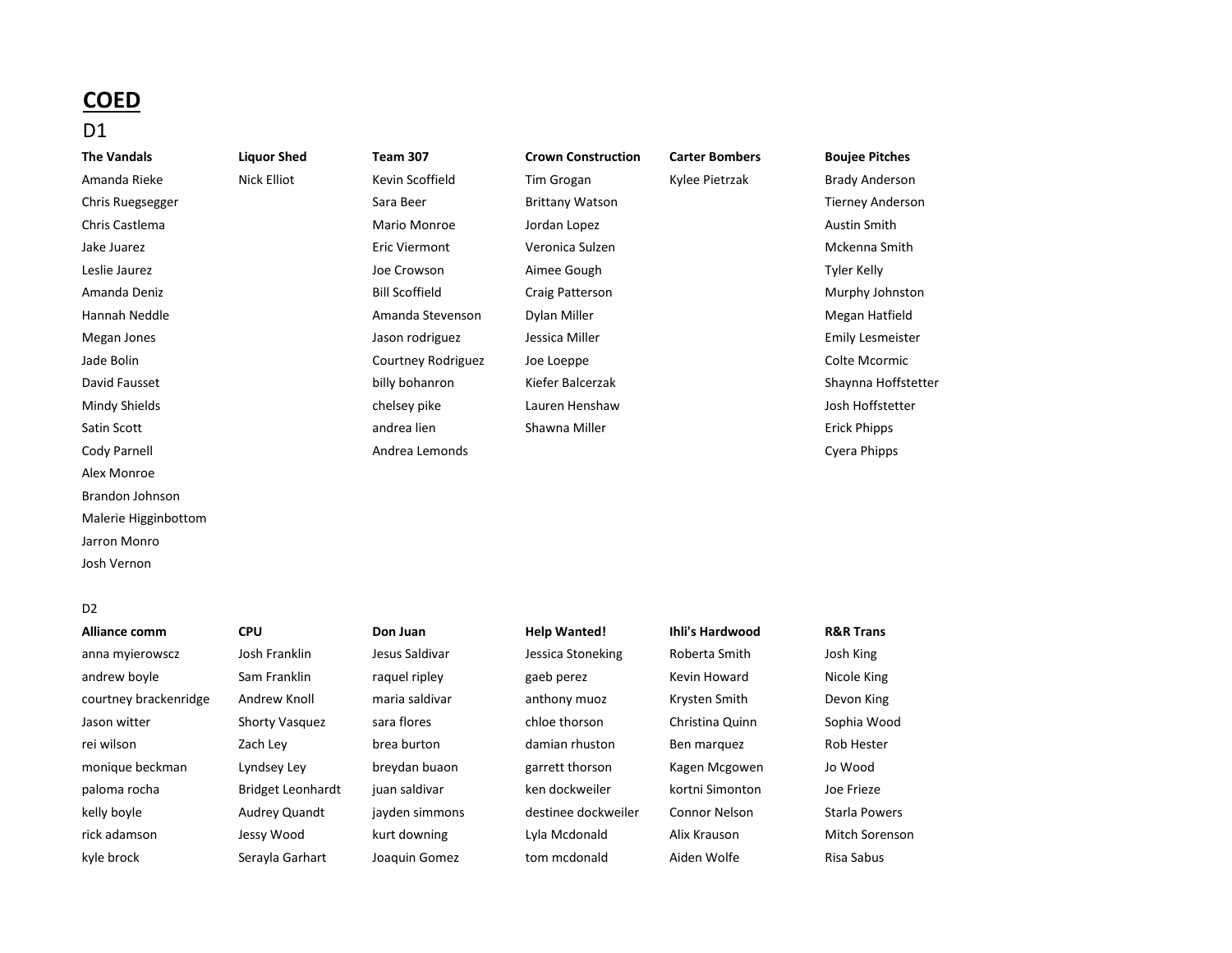tavito palepole Alex Stitt Angelina Saldivar claire hamilton Craig Mccormick Bailey Mason matthew smith heather warren erin mcdaniel Evan Childs Sherman Hill **Sherman Hill is a southware of the state of the state of the state of the state of the state of the state of the state of the state of the state of the state of the state of the state of the state of the stat** Richie Adamson Jr **Maria Diaz tyler herbyggine Avery Delany** tyler lockhart Avery Delany

Walter DiaZ **ethan daniels** Tom Wylie

Eric Enloe Michael Hughes

D3

anthony N Rayla Lind amber thorpe Sahawna Parke layton Mason and landen roberts Shane Hopkins Shane Hopkins Shane Hopkins Shane Hopkins Shane Hopkins Shane Hopkins brett thielbar Avery Hurst Christian Avery Hurst Christian Avery Hurst Christian Avery Hurst Christian Avery Hurst julie dysart New York (1992) and the second service of the service of the service of the service of the service of the service of the service of the service of the service of the service of the service of the service of th

Stephanie Weant Ellen Parke Rob Weisz Zach Becker Christy Collins Colter King Candice Orchard Amy Black America American Candice Orchard Brittnee King Bryce Erdman Randi Alvery jacque frnacom Desira Petty Mel Lehman Jeremy Toribio **Sara Cardenas** Danielle Coakley **in the Contract of Communist** jeff ramsey Joyie Glass Sara Cardenas Jessica Barnes David Chase kory harrison Leann Partz Christ Thorn Brittany Sisco **Trent Authement** and Trent Authority Constant Levi dutton Rachel Warner Treva Hurst brandon brown Jamie White leah barrett Ervin Angujar Beau Hurst clint callies **Subset Clubset Clubset Clubset Clubset Clubset Clubset Clubset Clubset Clubset Clubset Clubset Clubset Clubset Clubset Clubset Clubset Clubset Clubset Clubset Clubset Clubset Clubset Clubset Clubset Clubset** mattie robinson and Lucas Johnston ashley santoni Matt Glass and Jade Donistharpe steaphnie Weant Audrey Soulek tarran steele Ben Vallot Andy Hintz robert weant Tyler Soulek anthony macmillan Daniel Vallot Karla Aruher chelsea bonles Susie Parke colton jorgensen Mike Steele Rihanna Vanecuela lance sternhagen and Robert Weisz and Cavillackford Caviln Collins and John Daniels chelsea jones Aaron Linard ajay thorpe Melissa Garmen Chris Parks

**Alcoballicss HQ BBQ Ditch Diggahs Occassionally Decent Drillaz Holthouse Real Estate**

luke short Josh Olderfather Amy William Chance Campbell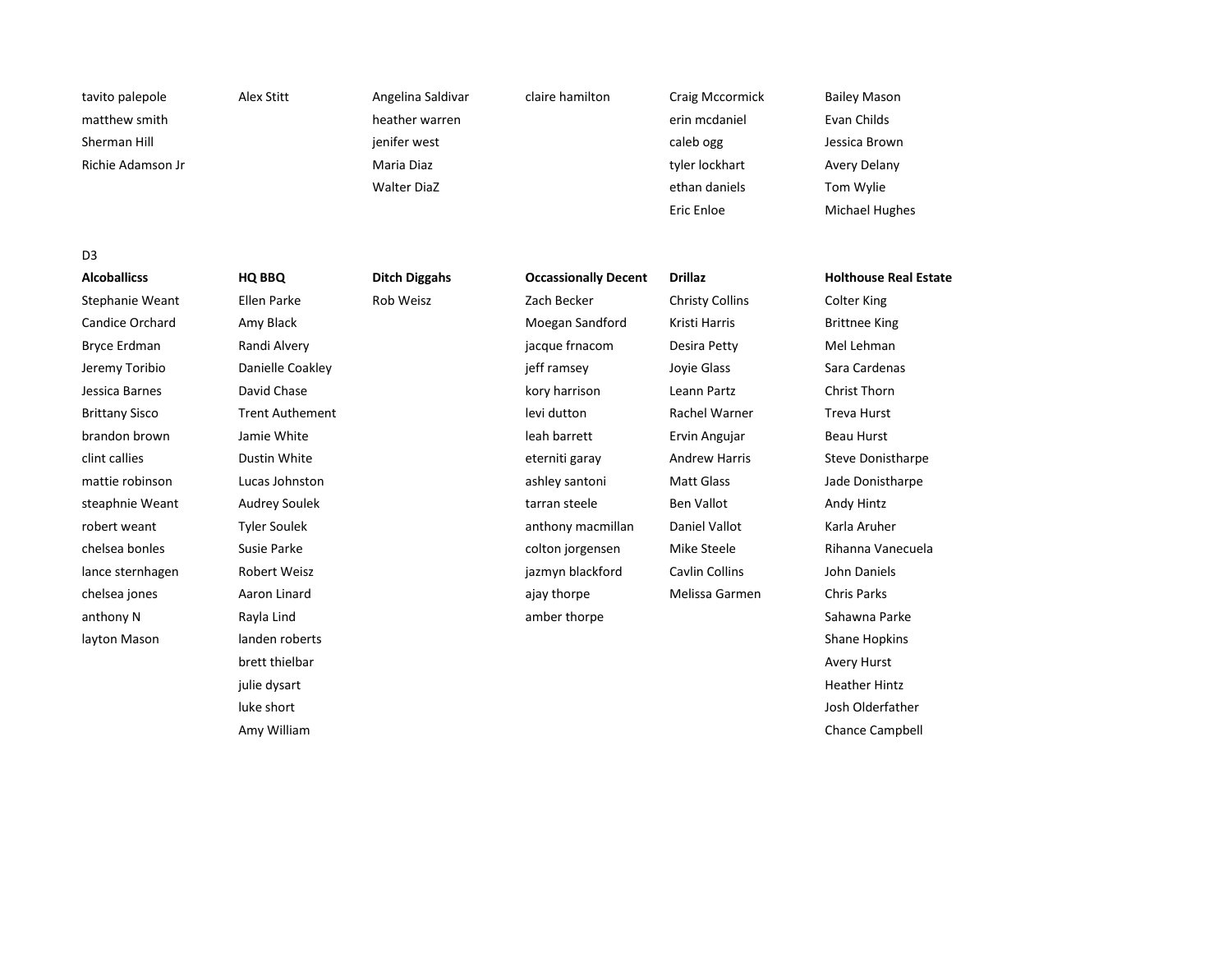# D4

| <b>Ding City</b>     | <b>Wyo Build Supplies</b> | <b>Edwards Jones</b>      | <b>Freelators</b>    | <b>Sonny Pacino</b>     | <b>Pitch Slappers</b>    |
|----------------------|---------------------------|---------------------------|----------------------|-------------------------|--------------------------|
| Savannah Hitchock    | <b>Brett Ingram</b>       | Rob Humphrey              | Andrew Kennedy       | Leaonard Bordeaux       | Amanda Weber             |
| josh cragoe          | Drew shuts                | <b>Cindy Graves</b>       | Kayla Kennedy        | Jamie Curton            | Stephanie Weber          |
| brooke cragoe        | jesse miller              | taylor doerr              | <b>Steve Freel</b>   | <b>Kelly Mcnally</b>    | <b>Chriss Watts</b>      |
| hyaden cragoe        | bryon hill                | stephanee tea             | <b>Talon Freel</b>   | Selena Gabriel          | <b>Kenny Summers</b>     |
| sterling eller       | zach bolger               | arianah plorin            | Alisha Hill          | Danielle Zapalac        | <b>Richard Marts</b>     |
| derek wadson         | jeff reid                 | andrew birider            | M Gibson             | Lupe Flores             | braden becker            |
| jordan belview       | seth lee                  | stephan lovato            | <b>Hailey Gibson</b> | <b>Tiffany Trevizo</b>  | shad rodgers             |
| tony english         | mike robertson            | becky corkill             | Nate Edwards         | Shawn Martz             | jacob kraft              |
| ellie laudis         | emily gilbertson          | ericka koepp              | Jenny Edwards        | Katlin Martin           | dan munderf              |
| gracie brown         | keisha robertson          | joradn graves             | courtney kennedy     | <b>Tyler Strickland</b> | jodi bairo               |
| mitch weigel         | <b>Heather Bubout</b>     | delenah graves            | erika clemens        | Jobee Strickland        | danielle elmore          |
| aaron nirider        | Abby Roich                | alex graves               | keaagan clemens      | Sonny Bordeauz          | <b>Waverly Polak</b>     |
| amanda baker         | Michelle Latka            | serenah plorin            | Karson Kennedy       | Shawn Martz             | Beth Johnson             |
| jake baker           | Evan Muhawk               | Jonathan Hazelton         | Megan McNeil         | Josh Simms              | Diane Krum               |
|                      | Justin Kelly              |                           |                      |                         |                          |
|                      | Mike Harnsburger          |                           |                      |                         |                          |
|                      | Scott mUrry               |                           |                      |                         |                          |
| D <sub>5</sub>       | Sierra                    |                           |                      |                         |                          |
| <b>Base Invaders</b> | <b>Casper Brewers</b>     | <b>Driven Powersports</b> | <b>Slammers</b>      | Flu Fight               | <b>Beetles and bones</b> |
| Nicole Crowson       | Lexis Dorman              | <b>Justin Rainwater</b>   | Jessica Heide        | Blaine Gray/Levy        | felicity hall            |
| erin patricelli      | Holden Kai                | Barry Jones               | Dylan Heide          | Tabitha Thrasher        | gracie koch              |
| caitlyn urhammer     | Breanna Hout              | Hunter Colson             | <b>Travis Rimmer</b> | jessica Papke           | dan hall                 |
| kathy mccord         | Katie Dickerman           | <b>Brittany Burke</b>     | Erik Heide           | brian veeauthier        | stephen koch             |
| ian hammerschmidt    | <b>Shannon Morris</b>     | <b>Grant Stensuer</b>     | <b>Brady Heide</b>   | zach diess              | michael hall             |
| darrin stephenson    | Zach Heidrich             | Cjerose Propes            | James Bradley        | phillip gord            | chris carter             |
| mat popescu          | Michael Scott             | eddie Atkinson            | <b>Ryan Harrison</b> | courtney isaas          | hayley jackson           |
| rolando ruiz         | Anne Bovee                | <b>Brittney Daniels</b>   | Adam Johnson         | alexa datko             | talyn wagner             |
| Ryan Rivera          | Azra Bovee                | Katie Sither              | Grace Heide          | cetur                   | jordan mysierowics       |
| Jamie Rivera         | <b>Cherese Gibbons</b>    | Daev Osborne              | Heather Loraas       | mitch cooney            | kelly thomas             |
| Sierra Gallagher     | Aaron Bowman              | Gwen Wright               | Jackie Bradley       | emily tutt              | cody thomas              |
| Tasha Vigo           | <b>Robby Hicks</b>        | <b>Travis Whiteaker</b>   | Rachael Bradley      | kira schaab             | dominique bragg          |
|                      | Justin Dorman             | Sauna Whitaker            | Alle Harrison        | tommy foster            | jamie bragg              |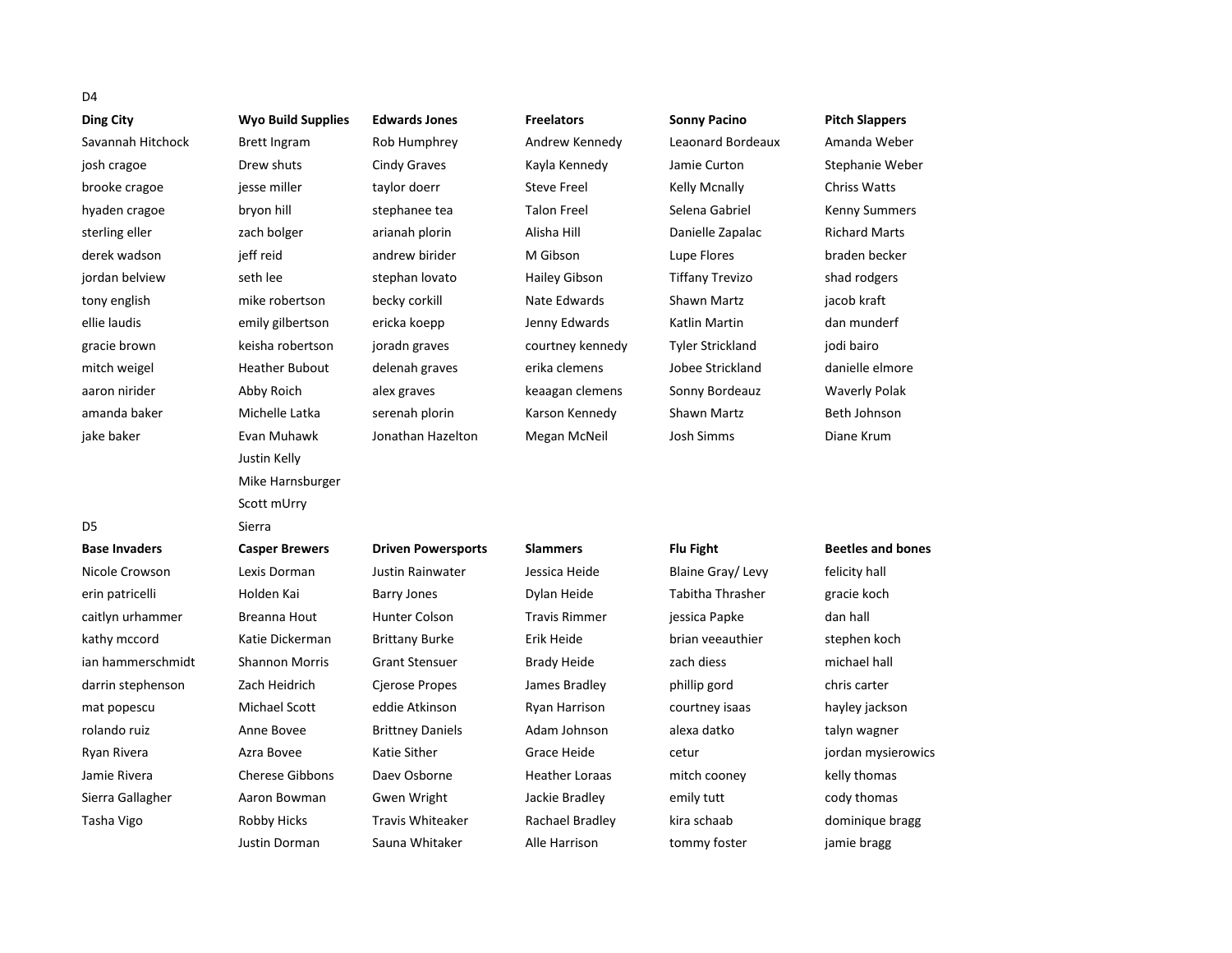| Kelvin Calloway | Randy Jason      | Tonya Johnson | victoria ruckmeir | colin bergen        |
|-----------------|------------------|---------------|-------------------|---------------------|
| Joey Garmon     | Kylie Rainwater  | Sierra Heide  | anne wilson       | kaily koch          |
|                 | Kelan Propes     | Emmy Miller   | brandan hudrell   | <b>Chad Griffin</b> |
|                 | stephanie tipton |               | austin huitzacva  |                     |
|                 |                  |               | trevor irvine     |                     |
|                 |                  |               | lucas lebbin      |                     |
|                 |                  |               | adam hessel       |                     |
|                 |                  |               |                   |                     |

D6

| <b>Casper Alliance Church</b> | debo's            | Jensen Eye Care          | <b>WWC Engineering</b> | Lit               | Mac's smokehouse |
|-------------------------------|-------------------|--------------------------|------------------------|-------------------|------------------|
| Gary Hubin                    | ryan hughes       | Chance Moore             | Garrett Zimmer         | Ashlee Gilleland  | smanatha smith   |
| Steve Stumbo                  | josh vangundy     | Lynn Moore               | Kevin Bogert           | morgan smith      | keita chochi     |
| amber pierce                  | dennis hughes     | Kendra Wagstaff          | Jessica Zimmer         | douglas           | sarah riddle     |
| marie scott                   | steve howery      | Meisha Jensen            | Kobie Howell           | talor felix       | tony macmillan   |
| joe scott                     | steven woodward   | Jenna Schoenwolf         | Danielle Cook          | shaliah moore     | jesse macmillan  |
| tandi rinker                  | mike debenardo    | Anthony Schoenwolf       | <b>Nick Mueting</b>    | nicole cunningham | travis feathers  |
| adam rinker                   | kay griswald      | Drake Davidson           | Paige Wieland          | michael wise      | mindy feathers   |
| cierra wiebe                  | jenn whitehead    | Seth Jensen              | John Conner            | dustin dodge      | dave see         |
| cheryl pieri                  | lexi howery       | Willie Duncan            | Savannah King          | derek smtih       | erye riddle      |
| nicole miller                 | stephanie lindley | Kaitlim Hhasler          | Meghan Studdard        | electra milnichak | laura bickus     |
| aaron kudlak                  | rand malson       | Lauren Yurko             | Garrett Cote           | payton ginder     | jon cook         |
| kaleb fzael                   | anita waddell     | Steven Yurko             | Kodee Jones            | steve capshaw     | alicia gray      |
| albert hall                   | angel van gundy   | Clark Jensen             | Kevin Clark            | k collins         | don gonzalase    |
| davian herbig                 | michaela guile    | <b>Burgandy Schwindt</b> | Aubrey Clark           | McKenzie Aldrich  |                  |
| scott mclean                  | tyler guile       | cody collins             | Kayla Connor           | Kenny Wilkinson   |                  |
|                               | Jeremiah Purcell  | shane                    |                        |                   |                  |
|                               |                   | brandy                   |                        |                   |                  |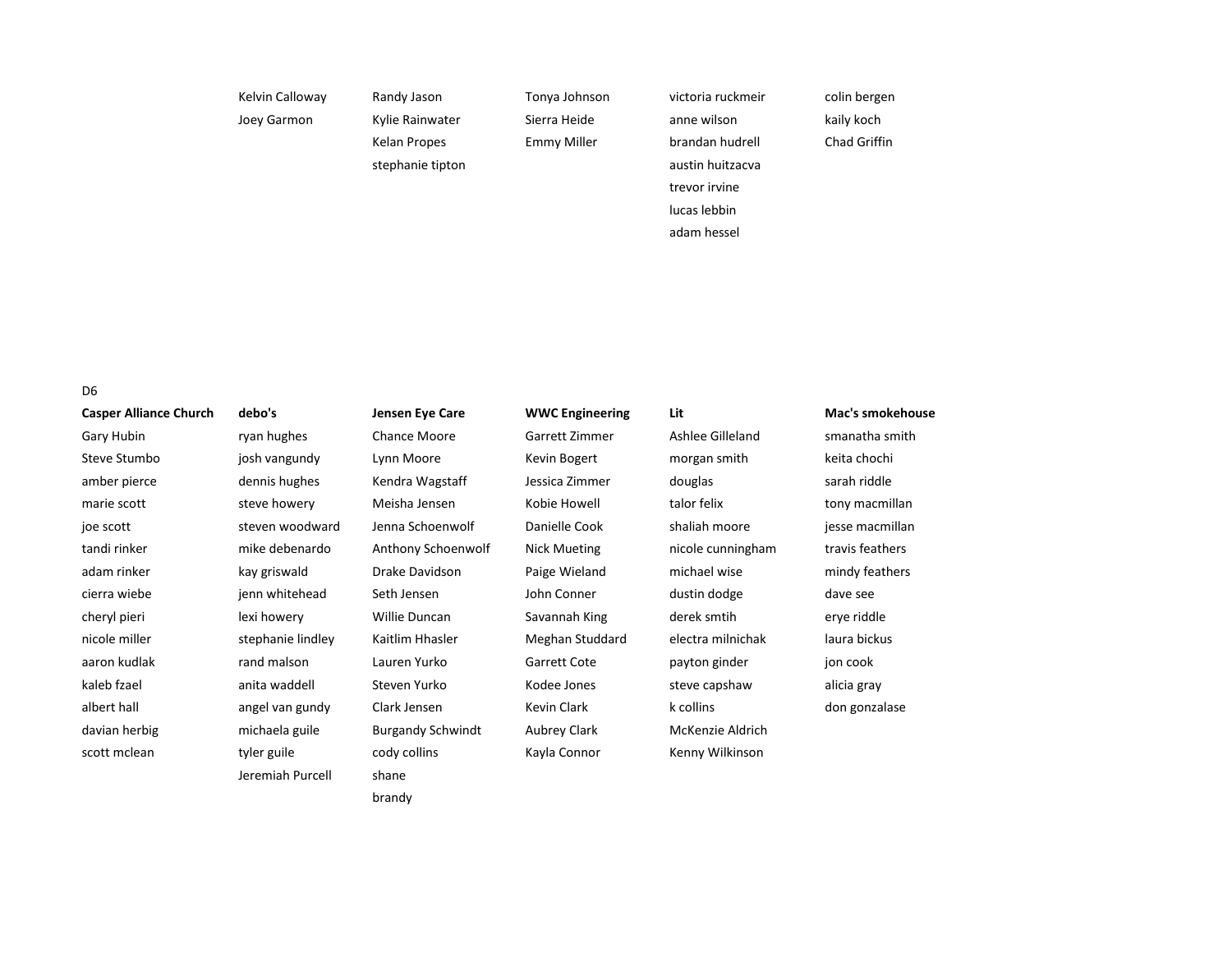| <b>Hansen Contracting</b> |
|---------------------------|
| Chris Hansen              |
| Shae Cody Kmble           |
| Lauren Schiller           |
| Anna Hansen               |
| eric hansen               |
| ashley hansen             |
| luke hansen               |
| isabelle hansen           |
| jamie fitsimmons          |
| courtney baxter           |
| jasen armstrong           |
| akex fuller               |
| chad quinn                |
| peyton ferris             |
|                           |

**Hansen Contracting Target College Heights Baptist Live Inspired CC Veterans Mcclelland custom** Steven Ritter Shawn Watts Nic Dillon Ashliegh humphreys sam Mcclelland Sarah King Max Janzen joey merrell brad hum[phreys serena stolte Kenna Giannino anthan ritter is josh anselni shawn moore kaylee delop Anna Hansen Caey Sebeta jarred nicholas brett lafave michelle moore joey harvey eric hansen valerie Hedlund kristine maggi Nic Dillon nick whipps alina harvey lainey smith kim long conner diller stephanie miller dj johnson hannah scott jason long shaylee mcmullen caleb lindsay scott selby gabi keler ethan smith shane rodgers debborah martinez jenny lok jamie fitsimmons janelle moore kevin dolecki eli lear dustin emmert sam walker abby jozwik tim dugan martinez xavier justice hayes mckenna shipper amanda koziol mary ridgeway martinez zachary matthew loveltt jesse supin akex fuller tara wilson beth willbond brooke lijeski natelee huyser becca suphin chad quinn brahuim andar tim rapp kady miller austin carrell mari schell brooklyn blare alex rapp in a john bitner jeff holmes hail russell chaemn averett joe beld taylor wilcox kim gebhardt jason bocks max janzen eade charron trustin elliott madison smith lynn janzen damien watson devin stridder kai flower wikki swinyer logan cogdill rana dixon danielle zedler trisha herbst ryan leslie

# D7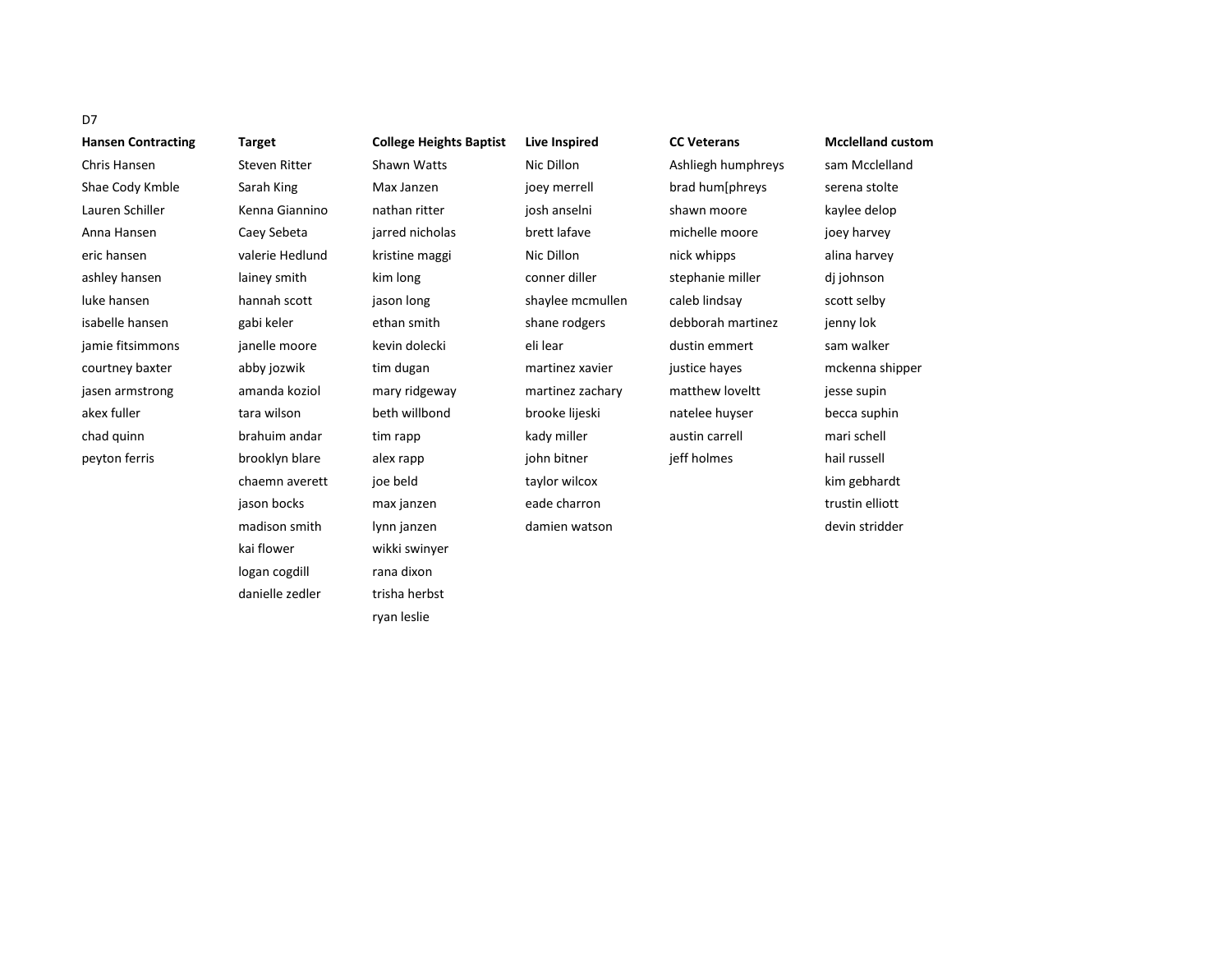# **Cups and Cleavage**

- Mick Cooney
- Ana Everard
- Samantha Good
- Liz Harris
- Brian Harris
- Jeremiah Benardis
- Sierra Harvey
- Moira Russell
- Todd Bertagnole
- Mike Cooney
- John Grace
- Brett Schuman
- Steven Guerrero
- Hannah Weddle
- Kristine Frazier
- Alexia Melling
- Tracy Houser
- Devon Houser

# **Wolf Pups Office**

Robert Sueik Tom Branson Karl Rodke Markae Ptereson Travis Zagrabelny **Nicole Oyloe** Robert Strader **Calculation** Ordrah Oyloe Beau Burnham Mike Moline Karen Zagrabelny **Hector Martinez** Karlea Radke **Danielle Newman** Alana Geho Dan Hoppe Samantha Wood Alexi Layton

Dan Bouissey **Danielle Newman**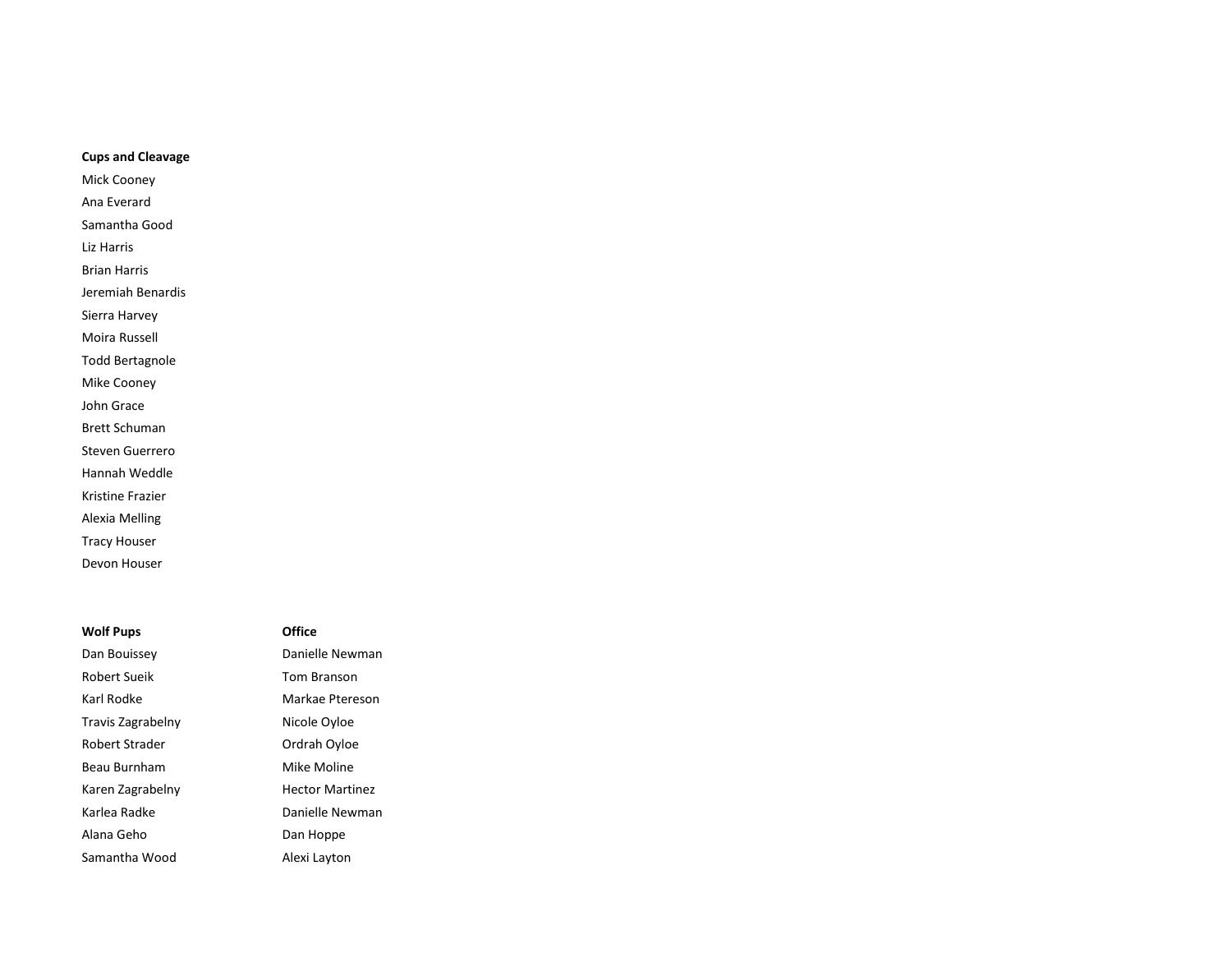Ryli Ramberg **Ryan Semerad** Stephanie Frank Michael Layton Camille Boring Lauren Henikke Breanna Chambers **Eric Hipakka** stephanie keeney Steph Smith breanna chambers Mason Smith brian Frl Lindsey Bell

**Scared Hitless Sons of Pitches Drillaz** Lane Fischer **Brittney Kelly** Christ Collins Maddie Horning **Maddie Horning** Justin Kelly **Kristi Harris** Kristi Harris kolten johnson Chase Costello kasi binnon alikuwa kasi binnon alikuwa katika Andrea Rhoads tanner fischer

Taylor mason **Cassey Wickett Cassey Wickett Desira Petty** seth wartz **South Americ Walker Galloway in the set of the set of the set of the set of the set of the set of the set of the set of the set of the set of the set of the set of the set of the set of the set of the set of** annie graham annie graham Alex Hoffman annie graham partz cortney grham **Mikayla Cummings** rachel warner owen horning and Devon Deshotel and Devon Deshotel by the ervin andujar christi geuke **Jerry Eklund** andrew harris Jakob kloin **Kristine Shaffer** matta glass bridgit overturf Kate Helm ben vallot cindy campbell **Bev Eklund** Bev Eklund mike steele tanner miller **Example 2018** Phylicia Lipes **Calvin collns** calvin collns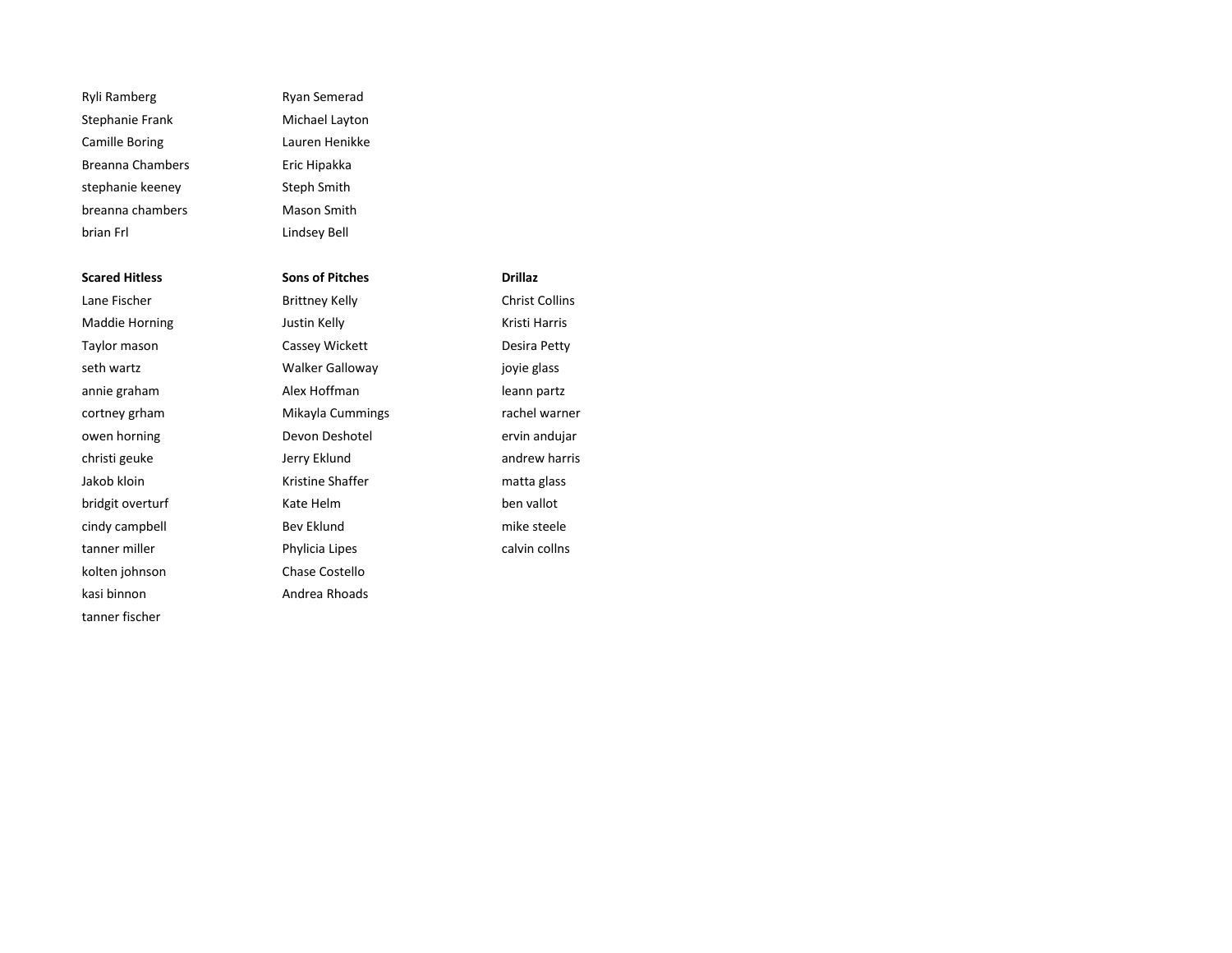# **Green Machine Oil City Ballers Murmurs**

makenzie snow Danita Lemmon sammi henke randall wehr **Sandy Bruning** Communist Controller and a lydia darling anmber powell **Adam Bruning** Stacy arbanasin terrel porter **Nate Yeadon** iessica keith annie hypes Brayden Busch courtney wood billy presfield **Dani Busch** Dani Busch kendra bullock felicia dickerson **Furner Lack bailey owens** BBY DICKERSMAN Ethan Lack kristen kulhavy ronnie kline and Michelle Chapman hunter tate anthony rcke anthony rcke Abby Chapmna troy zespy makayla powell Amy Sorenson oakley crioppen

**Haydens place Swing n Lumber Spicy tacos** dan hayden Dustin Tedford Edwardo landeros devin hayden katie tedford Gaudancio montes dale owens **nate breit** and the control of the control of the control of the control of the control of the control of the control of the control of the control of the control of the control of the control of the control of allison owens bri bereit benny roberts sarah owens scott maestas matt potter lynn owens melinda murphy abel ortiz amber owens tim lewis times the charlee caterson of the control of the control of the caterson of the control o tyler muckley ashley lewis ashley lewis by left and the set of the set of the set of the set of the set of the set of the set of the set of the set of the set of the set of the set of the set of the set of the set of the s matt potter steven esselmen as the steven esselment ashley bonine dalton bogart **genevieve hopkins** kristna glasgow vanelle haworth alyssa weber chelsea baynard sade wilson andrew paxton andrew paxton nicole britton amanda paxton courtney gibson daniel johnson **Exercise Exercise Entrancement** Erica Laris Sam Kron **Humberto Monte** 

gina deboer Geromimo Merdul Santos

Alex Sanchez Justin Lemmon sheila drelicharz

steven sanchez isteven sanchez Bri Rosenfieldt isteven is a jason vanderlinden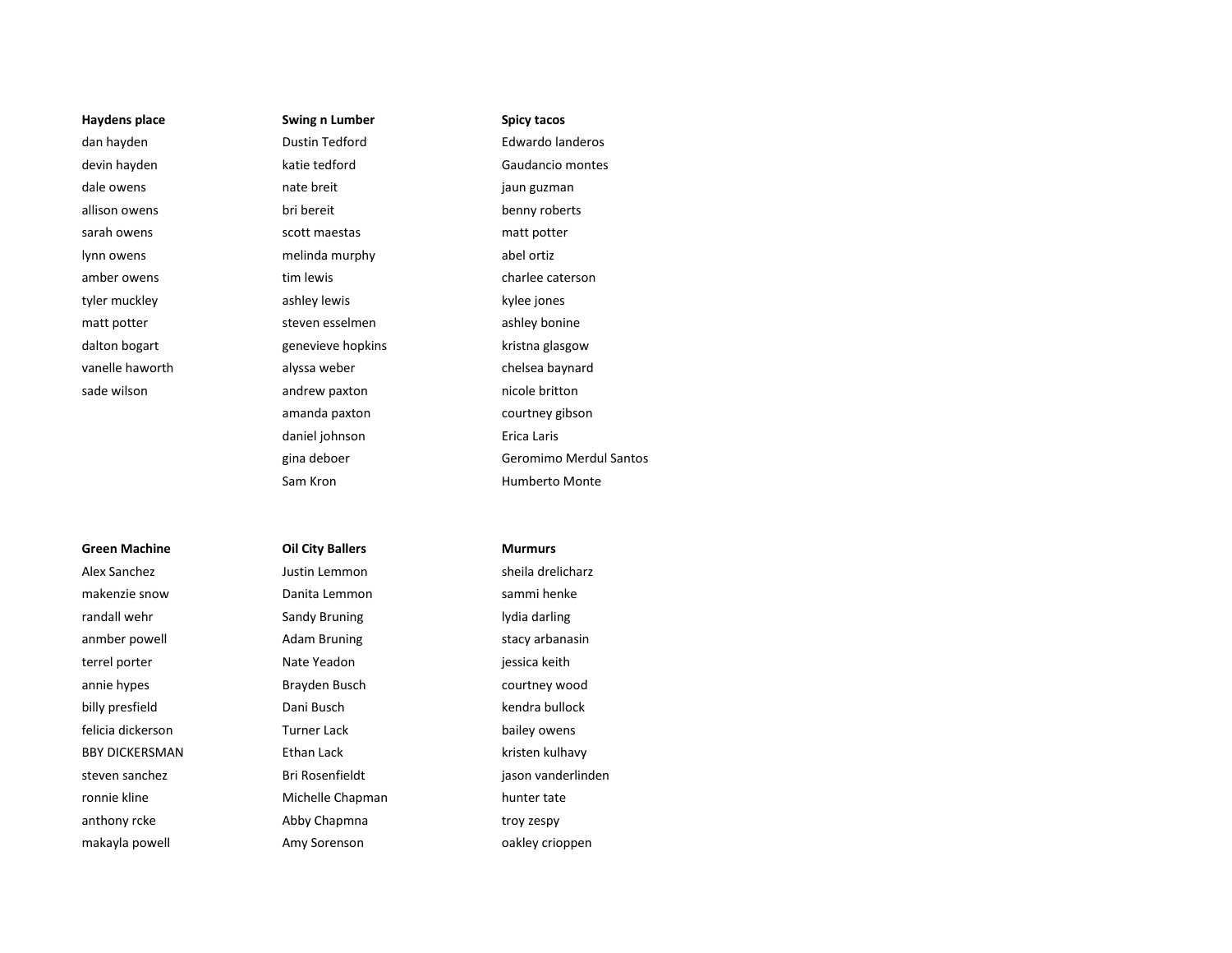Jesse Abbott Derek Rodrick alan keith Jeff Rosenfield eric zespy Maddison Jones **marty** brammer

brandon procheow Carly Ross Carly Ross jaredn litzinger Katie Goff **mark** mark mckee Matt Chenevert chris atencio

| <b>Visiting Angels</b> | Miss Ashlee's             |
|------------------------|---------------------------|
| Nate Lajeunesse        | Cassey Wright-Santa Maria |
| cecil teague           | cortney jensen            |
| cassidy lach           | ashlee lewis              |
| chris harvey           | josh lewis                |
| dannielle mendes       | shyanne know              |
| kacy frank             | charles garrison          |
| kade michow            | matt                      |
| katie peasley          | randy mcmillan            |
| lydon lack             | savannah r                |
| mandy beverly          | dustin r                  |
| rebecca jenson         | karli t                   |
| sara teague            | travis t                  |
| sarah frank            | bianca e                  |
| greg johnson           | micahel kraus             |
| ashleigh humphreys     |                           |
| mariah Hahn            |                           |